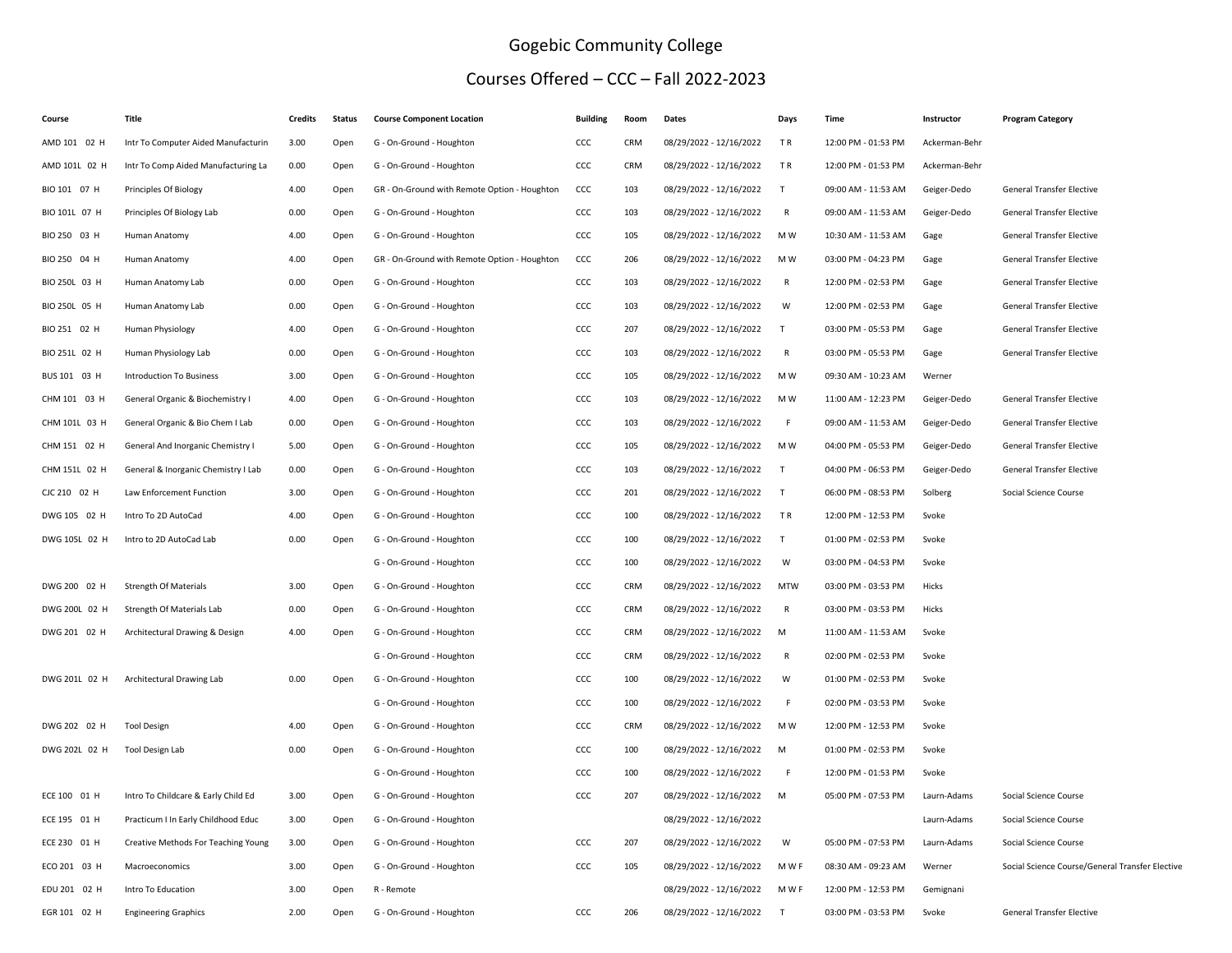| EGR 101L 02 H  | <b>Engineering Graphics Lab</b>     | 0.00 | Open | G - On-Ground - Houghton                     | CCC        | 206 | 08/29/2022 - 12/16/2022 | R            | 03:00 PM - 04:53 PM | Svoke          | General Transfer Elective                   |
|----------------|-------------------------------------|------|------|----------------------------------------------|------------|-----|-------------------------|--------------|---------------------|----------------|---------------------------------------------|
| ENG 100 D 08 H | Accelerated Learning Program        | 3.00 | Open | G - On-Ground - Houghton                     | CCC        | 104 | 08/29/2022 - 12/16/2022 | TR.          | 03:30 PM - 04:53 PM | Brandon-Slocum |                                             |
| ENG 101 13 H   | <b>English Composition I</b>        | 3.00 | Open | G - On-Ground - Houghton                     | CCC        | 105 | 08/29/2022 - 12/16/2022 | TR.          | 01:00 PM - 02:23 PM | Heinonen       | <b>General Transfer Elective</b>            |
| ENG 101 15 H   | <b>English Composition I</b>        | 3.00 | Open | G - On-Ground - Houghton                     | CCC        | 104 | 08/29/2022 - 12/16/2022 | T            | 02:00 PM - 03:23 PM | Brandon-Slocum | <b>General Transfer Elective</b>            |
| ENG 101 16 H   | English Composition I ALP           | 3.00 | Open | G - On-Ground - Houghton                     | ccc        | 104 | 08/29/2022 - 12/16/2022 | T            | 02:00 PM - 03:23 PM | Brandon-Slocum | General Transfer Elective                   |
| ENG 101 17 H   | <b>English Composition I</b>        | 3.00 | Open | G - On-Ground - Houghton                     | CCC        | 201 | 08/29/2022 - 12/16/2022 | M W          | 09:00 AM - 09:53 AM | Middlebrook    | General Transfer Elective                   |
| ENG 101 21 H   | <b>English Composition I</b>        | 3.00 | Open | G - On-Ground - Houghton                     | CCC        | 201 | 08/29/2022 - 12/16/2022 | M W          | 10:00 AM - 10:53 AM | Middlebrook    | <b>General Transfer Elective</b>            |
| ENG 101 22 C   | <b>English Composition I</b>        | 3.00 | Open | G - On-Ground - Calumet                      | CAL        |     | 08/29/2022 - 12/16/2022 | M WR         | 08:00 AM - 08:53 AM | Bonacorsi      | General Transfer Elective                   |
| ENG 101 23 C   | <b>English Composition I</b>        | 3.00 | Open | G - On-Ground - Calumet                      | CAL        |     | 08/29/2022 - 12/16/2022 | M WR         | 12:30 PM - 01:23 PM | Bonacorsi      | <b>General Transfer Elective</b>            |
| ENG 101 24 C   | <b>English Composition I</b>        | 3.00 | Open | G - On-Ground - Calumet                      | CAL        |     | 08/29/2022 - 12/16/2022 | M WR         | 02:30 PM - 03:23 PM | Bonacorsi      | General Transfer Elective                   |
| ENG 102 03 H   | <b>English Composition II</b>       | 3.00 | Open | G - On-Ground - Houghton                     | CCC        | 200 | 08/29/2022 - 12/16/2022 | M W          | 12:30 PM - 01:53 PM | Heinonen       | General Transfer Elective                   |
| ENG 212 02 C   | American Literature (1840-Present)  | 3.00 | Open | G - On-Ground - Calumet                      | CAL        |     | 08/29/2022 - 12/16/2022 | M WR         | 01:30 PM - 02:23 PM | Bonacorsi      | Humanities Course/General Transfer Elective |
| ENG 245 01 H   | <b>Creative Nonfiction</b>          | 3.00 | Open | G - On-Ground - Houghton                     | ccc        | 105 | 08/29/2022 - 12/16/2022 | M W          | 12:30 PM - 01:53 PM | Brandon-Slocum | Humanities Course/General Transfer Elective |
| HST 104 01 H   | World Civilization II               | 4.00 | Open | G - On-Ground - Houghton                     | CCC        | 103 | 08/29/2022 - 12/16/2022 | M W          | 09:00 AM - 10:53 AM | Putz           | Humanities Course/General Transfer Elective |
| HUM 201 02 H   | Humanities In The Western World     | 3.00 | Open | G - On-Ground - Houghton                     | CCC        | 201 | 08/29/2022 - 12/16/2022 | M            | 11:00 AM - 12:23 PM | Austin         | Humanities Course/General Transfer Elective |
| MTH 100 03 H   | <b>Basic Mathematics</b>            | 4.00 | Open | G - On-Ground - Houghton                     | CCC        | 104 | 08/29/2022 - 12/16/2022 | TR.          | 10:00 AM - 11:53 AM | Staff          |                                             |
| MTH 103 04 H   | Introduction To Algebra             | 3.00 | Open | G - On-Ground - Houghton                     | CCC        | 207 | 08/29/2022 - 12/16/2022 | TR.          | 12:30 PM - 01:53 PM | LaBine         |                                             |
| MTH 104 02 H   | Intermediate Algebra                | 3.00 | Open | G - On-Ground - Houghton                     | ccc        | 207 | 08/29/2022 - 12/16/2022 | M W          | 12:00 PM - 01:23 PM | Kristola       |                                             |
| MTH 105 02 H   | Intro to Quantitative Reasoning     | 3.00 | Open | GR - On-Ground with Remote Option - Houghton | CCC        | 201 | 08/29/2022 - 12/16/2022 | M W F        | 01:00 PM - 01:53 PM | Wirt           |                                             |
| MTH 106 02 H   | Math for Engineering Technologies   | 4.00 | Open | G - On-Ground - Houghton                     | CCC        | 200 | 08/29/2022 - 12/16/2022 | <b>MTWR</b>  | 11:00 AM - 11:53 AM | Hicks          |                                             |
| MTH 108 02 H   | <b>Practical Mathematics</b>        | 4.00 | Open | G - On-Ground - Houghton                     | CCC        | 206 | 08/29/2022 - 12/16/2022 | <b>MTWR</b>  | 02:00 PM - 02:53 PM | Butala         | General Transfer Elective                   |
| MTH 110 03 H   | College Algebra                     | 4.00 | Open | G - On-Ground - Houghton                     | CCC        | 207 | 08/29/2022 - 12/16/2022 | <b>MTWR</b>  | 11:00 AM - 11:53 AM | LaBine         | General Transfer Elective                   |
| MTH 110 05 H   | College Algebra                     | 4.00 | Open | G - On-Ground - Houghton                     | ccc        | 105 | 08/29/2022 - 12/16/2022 | <b>MTWR</b>  | 03:00 PM - 03:53 PM | LaBine         | General Transfer Elective                   |
| MTH 110 06 C   | College Algebra                     | 4.00 | Open | G - On-Ground - Calumet                      | CAL        |     | 08/29/2022 - 12/16/2022 | <b>MTWR</b>  | 02:30 PM - 03:23 PM | Croze          | General Transfer Elective                   |
| MTH 110 07 C   | College Algebra                     | 4.00 | Open | G - On-Ground - Calumet                      | CAL        |     | 08/29/2022 - 12/16/2022 | <b>MTWR</b>  | 09:00 AM - 09:53 AM | Croze          | General Transfer Elective                   |
| MTH 121 01 H   | Principles Of Elementary Math I     | 4.00 | Open | GR - On-Ground with Remote Option - Houghton | ccc        | 206 | 08/29/2022 - 12/16/2022 | <b>MTWR</b>  | 01:00 PM - 01:53 PM | Butala         | General Transfer Elective                   |
| MTH 150 02 H   | Calculus And Analytic Geometry I    | 5.00 | Open | G - On-Ground - Houghton                     | CCC        | 207 | 08/29/2022 - 12/16/2022 | <b>MTWRF</b> | 10:00 AM - 10:53 AM | LaBine         | General Transfer Elective                   |
| MTH 150 04 C   | Calculus And Analytic Geometry I    | 5.00 | Open | G - On-Ground - Calumet                      | CAL        |     | 08/29/2022 - 12/16/2022 | <b>MTWRF</b> | 10:00 AM - 10:53 AM | Croze          | General Transfer Elective                   |
| MTH 152 02 H   | Calculus III                        | 4.00 | Open | G - On-Ground - Houghton                     | ccc        | 201 | 08/29/2022 - 12/16/2022 | <b>M WRF</b> | 11:00 AM - 11:53 AM | Anderson       | General Transfer Elective                   |
| NUR 140 02 H   | Fundamental Concepts of Nursng Prac | 7.00 | Open | G - On-Ground - Houghton                     | ccc        | 102 | 08/29/2022 - 12/16/2022 | MT           | 10:00 AM - 11:53 AM | Ploe           |                                             |
|                |                                     |      |      | G - On-Ground - Houghton                     | CCC        | 102 | 08/29/2022 - 12/16/2022 | M            | 01:00 PM - 02:53 PM | Ploe           |                                             |
| NUR 140L 04 H  | Fund Concepts of Nurs Prac Lab      | 0.00 | Open | G - On-Ground - Houghton                     | CCC        | 102 | 08/29/2022 - 12/16/2022 | R            | 09:30 AM - 12:30 PM | Ploe           |                                             |
| NUR 140L 05 H  | Fund Concepts of Nurs Prac Lab      | 0.00 | Open | G - On-Ground - Houghton                     | CCC        | 102 | 08/29/2022 - 12/16/2022 | R            | 12:30 PM - 03:30 PM | Ploe           |                                             |
| NUR 140L 06 H  | Fund Concepts of Nurs Prac Lab      | 0.00 | Open | G - On-Ground - Houghton                     | CCC        | 102 | 08/29/2022 - 12/16/2022 | -F           | 08:30 AM - 11:23 AM | Ploe           |                                             |
| NUR 141 05 H   | Clinical Experience of Fund Concept | 1.00 | Open | G - On-Ground - Clinical Site                | <b>BCM</b> |     | 10/26/2022 - 11/30/2022 | W            | 07:00 AM - 12:00 PM | Cerne          |                                             |
|                |                                     |      |      | G - On-Ground - Houghton                     | CCC        | 102 | 08/29/2022 - 12/16/2022 |              | 09:00 AM - 12:53 PM | Ploe           |                                             |
|                |                                     |      |      | G - On-Ground - Houghton                     | CCC        | 102 | 08/29/2022 - 12/16/2022 | W            | 09:00 AM - 12:53 PM | Ploe           |                                             |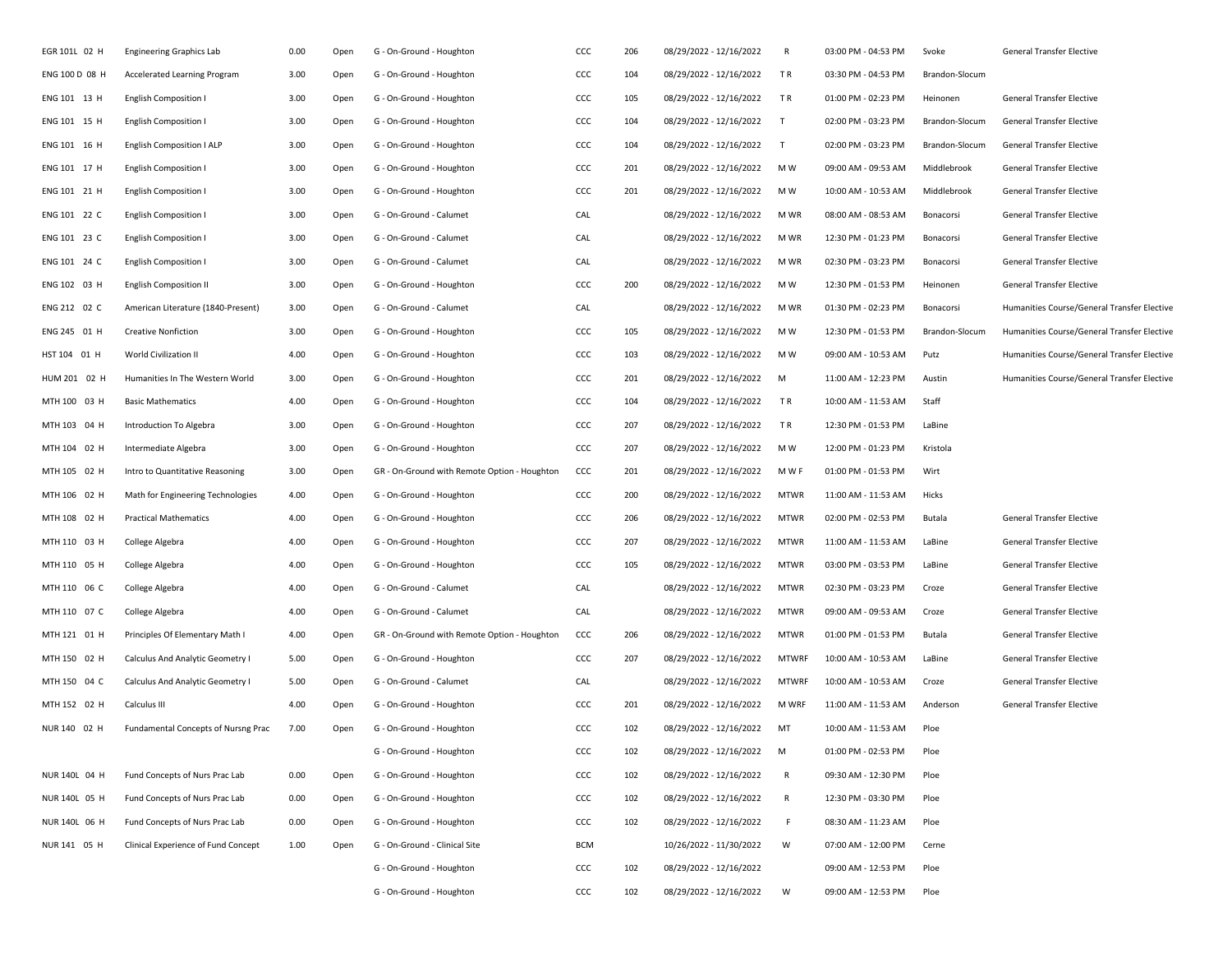| NUR 141 06 H  | Clinical Experience of Fund Concept | 1.00 | Open | <b>Clinical Sites</b>         |            |     | 08/29/2022 - 12/16/2022   | W      | 07:00 AM - 12:00 PM | Staff    |                           |
|---------------|-------------------------------------|------|------|-------------------------------|------------|-----|---------------------------|--------|---------------------|----------|---------------------------|
|               |                                     |      |      | G - On-Ground - Houghton      | ccc        | 102 | 08/29/2022 - 12/16/2022   |        | 09:00 AM - 12:53 PM | Ploe     |                           |
|               |                                     |      |      | G - On-Ground - Houghton      | ccc        | 102 | 08/29/2022 - 12/16/2022   | W      | 09:00 AM - 12:53 PM | Ploe     |                           |
| NUR 141 07 H  | Clinical Experience of Fund Concept | 1.00 | Open | <b>Clinical Sites</b>         |            |     | 08/29/2022 - 12/16/2022   | W      | 12:30 PM - 05:30 PM | Staff    |                           |
|               |                                     |      |      | G - On-Ground - Houghton      | ccc        | 102 | 08/29/2022 - 12/16/2022   |        | 09:00 AM - 12:53 PM | Ploe     |                           |
|               |                                     |      |      | G - On-Ground - Houghton      | ccc        | 102 | 08/29/2022 - 12/16/2022   | W      | 09:00 AM - 12:53 PM | Ploe     |                           |
| NUR 141 08 H  | Clinical Experience of Fund Concept | 1.00 | Open | G - On-Ground - Clinical Site |            |     | 08/29/2022 - 12/16/2022   | W      | 07:00 AM - 12:00 PM | Staff    |                           |
|               |                                     |      |      | G - On-Ground - Houghton      | ccc        | 102 | 08/29/2022 - 12/16/2022   | W      | 09:00 AM - 12:53 PM | Ploe     |                           |
|               |                                     |      |      | G - On-Ground - Houghton      | CCC        | 102 | 08/29/2022 - 12/16/2022   | W      | 09:00 AM - 12:53 PM | Ploe     |                           |
| NUR 142 02 H  | Clinical Reasoning inNursg Practice | 2.00 | Open | G - On-Ground - Houghton      | ccc        | 102 | 08/29/2022 - 12/16/2022   | T      | 01:00 PM - 02:53 PM | Balyeat  |                           |
|               |                                     |      |      | G - On-Ground - Houghton      | ccc        | 102 | 08/29/2022 - 12/16/2022   | $\top$ | 01:00 PM - 02:53 PM | Balyeat  |                           |
| NUR 241 05 H  | Clinical Exp of Nursing Practice II | 4.00 | Open | G - On-Ground - Clinical Site | AKH        |     | 08/29/2022 - 12/16/2022   | MT     | 02:00 PM - 10:00 PM | Jeffery  |                           |
|               |                                     |      |      | G - On-Ground - Ironwood      |            |     | 08/29/2022 - 12/16/2022   | R      | 12:30 PM - 03:23 PM | Balyeat  |                           |
|               |                                     |      |      | G - On-Ground - Ironwood      |            |     | 08/29/2022 - 12/16/2022   | R      | 12:30 PM - 03:23 PM | Dionne   |                           |
|               |                                     |      |      | G - On-Ground - Ironwood      |            |     | 08/29/2022 - 12/16/2022   | R      | 12:30 PM - 03:23 PM | Dionne   |                           |
|               |                                     |      |      | G - On-Ground - Clinical Site |            |     | 08/29/2022 - 12/16/2022   |        | 02:00 PM - 10:00 PM | Staff    |                           |
|               |                                     |      |      | G - On-Ground - Clinical Site |            |     | 08/29/2022 - 12/16/2022   | M      | 07:00 AM - 03:00 PM | Staff    |                           |
| NUR 241 06 H  | Clinical Exp of Nursing Practice II | 4.00 | Open | G - On-Ground - Clinical Site | <b>BCM</b> |     | 09/12/2022 - 10/25/2022   | MT     | 07:00 AM - 03:00 PM | Cerne    |                           |
|               |                                     |      |      | G - On-Ground - Ironwood      |            |     | 08/29/2022 - 12/16/2022   | R      | 12:30 PM - 03:23 PM | Dionne   |                           |
|               |                                     |      |      | G - On-Ground - Ironwood      |            |     | 08/29/2022 - 12/16/2022   | R      | 12:30 PM - 03:23 PM | Balyeat  |                           |
|               |                                     |      |      | G - On-Ground - Ironwood      |            |     | 08/29/2022 - 12/16/2022   | R      | 12:30 PM - 03:23 PM | Balyeat  |                           |
|               |                                     |      |      | G - On-Ground - Clinical Site |            |     | 08/29/2022 - 12/16/2022   |        | 02:00 PM - 10:00 PM | Staff    |                           |
|               |                                     |      |      | G - On-Ground - Clinical Site |            |     | 08/29/2022 - 12/16/2022   | M      | 07:00 AM - 03:00 PM | Staff    |                           |
| NUR 241 07 H  | Clinical Exp of Nursing Practice II | 4.00 | Open | G - On-Ground - Clinical Site |            |     | 08/29/2022 - 12/16/2022   | MT     | 07:00 AM - 07:00 PM | Staff    |                           |
|               |                                     |      |      | G - On-Ground - Clinical Site |            |     | 08/29/2022 - 12/16/2022   |        | 02:00 PM - 10:00 PM | Staff    |                           |
|               |                                     |      |      | G - On-Ground - Clinical Site |            |     | 08/29/2022 - 12/16/2022   | M      | 07:00 AM - 03:00 PM | Lovern   |                           |
|               |                                     |      |      | G - On-Ground - Clinical Site |            |     | 08/29/2022 - 12/16/2022   | M      | 07:00 AM - 03:00 PM | Staff    |                           |
|               |                                     |      |      | G - On-Ground - Ironwood      |            |     | 08/29/2022 - 12/16/2022   | R      | 12:30 PM - 03:23 PM | Dionne   |                           |
|               |                                     |      |      | G - On-Ground - Ironwood      |            |     | 08/29/2022 - 12/16/2022   | R      | 12:30 PM - 03:23 PM | Balyeat  |                           |
| NUR 241 08 H  | Clinical Exp of Nursing Practice II | 4.00 | Open | G - On-Ground - Clinical Site | PTH        |     | 09/13/2022 - 11/08/2022   | $\top$ | 07:00 AM - 07:00 PM | Lassila  |                           |
|               |                                     |      |      | G - On-Ground - Clinical Site | MGH        |     | 08/29/2022 - 12/16/2022   |        | 02:00 PM - 10:00 PM | Koepp    |                           |
|               |                                     |      |      | G - On-Ground - Clinical Site |            |     | 08/29/2022 - 12/16/2022 M |        | 07:00 AM - 03:00 PM | Staff    |                           |
|               |                                     |      |      | G - On-Ground - Clinical Site |            |     | 08/29/2022 - 12/16/2022   | M      | 07:00 AM - 03:00 PM | Staff    |                           |
|               |                                     |      |      | G - On-Ground - Ironwood      | ACD        | 322 | 08/29/2022 - 12/16/2022   | R      | 12:30 PM - 03:23 PM | Dionne   |                           |
|               |                                     |      |      | G - On-Ground - Ironwood      | ACD        | 322 | 08/29/2022 - 12/16/2022   | R      | 12:30 PM - 03:23 PM | Balyeat  |                           |
| PHY 251 02 H  | <b>General Physics I</b>            | 5.00 | Open | G - On-Ground - Houghton      | CCC        | 201 | 08/29/2022 - 12/16/2022   | M WRF  | 12:00 PM - 12:53 PM | Anderson | General Transfer Elective |
| PHY 251L 02 H | General Physics I Lab               | 0.00 | Open | G - On-Ground - Houghton      | ccc        | 201 | 08/29/2022 - 12/16/2022   |        |                     | Anderson | General Transfer Elective |